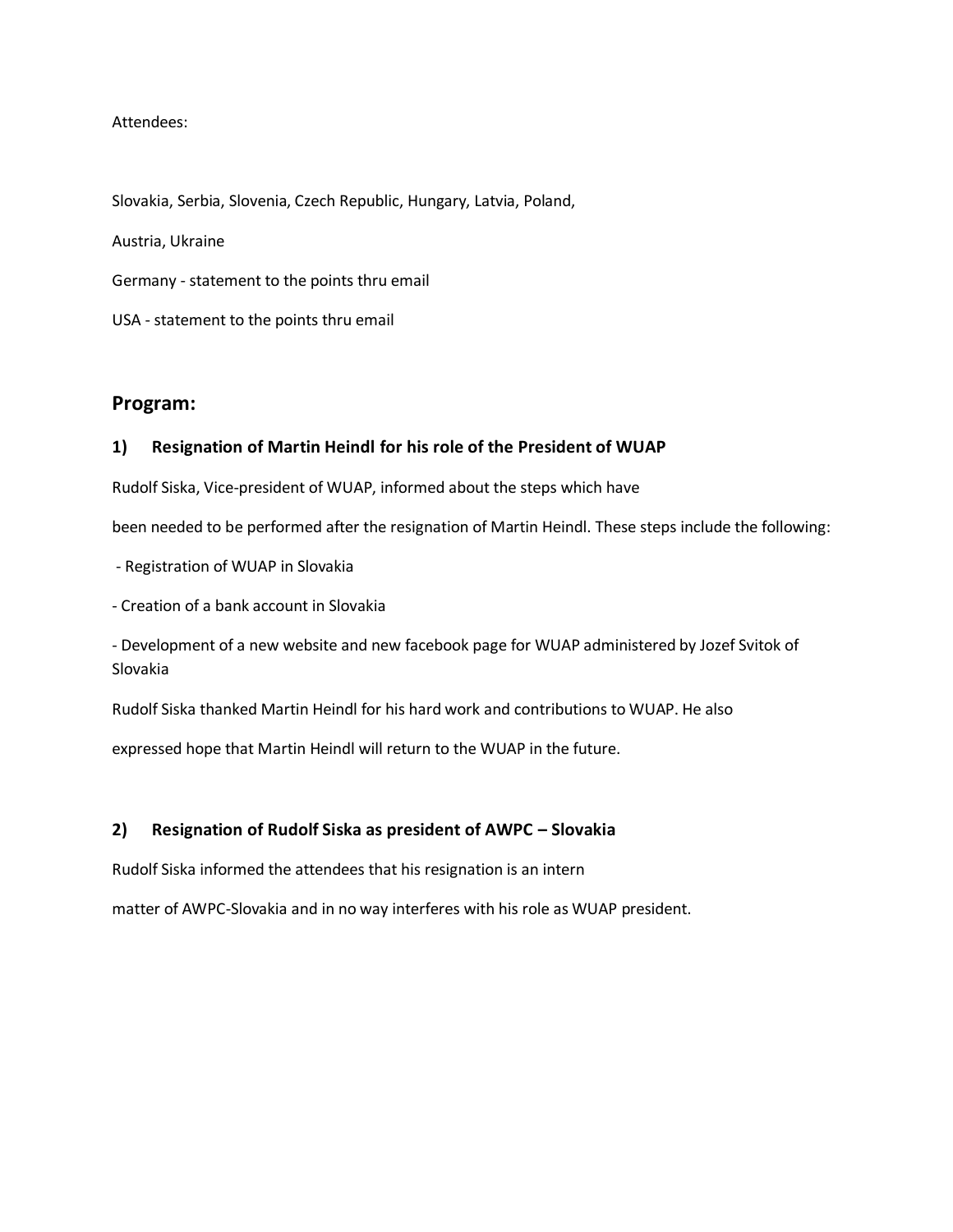# **3) RAW Division in WUAP**

The proposal to introduce RAW divisions into WUAP has been requested by

Germany and Austria and discussed during AGM (Europeans) because of the

possibility to compete RAW during the 2014 Worlds in Austria (Telfs)

--Votes for the inclusion of RAW Divisions to the WUAP--

Yes = 11 (email votes included from Germany and USA)

 $No = 0$ 

# **4) Rules for RAW Divisions -** Proposal for the RAW rules by Slovakia

The following was proposed to the attendees and proposed to Germany and USA by email in the past. These rules listed below apply specifically to RAW lifting. All current WUAP Rules will apply where not RAW specific.

-Every athlete must wear a non-supportive singlet for all lifts. Each athlete must continue to wear over the shin length deadlift socks for the deadlift.

- Athletes may choose to wear a belt and wrist wraps during all lifts. Standard WUAP Rules apply to the belt and wrist wraps.

-Athletes are not allowed to use knee wraps, knee sleeves, or any other kind of knee supports.

-- Votes for the rules governing RAW lifting--

 $Yes = 8$ 

No = 3 -Slovenia and USA by email proposes allowing knee wraps. Germany proposes allowing only knee sleeves. (Email votes included from Germany and USA)

# **5) RAW during the 2014 World Championships**

It has been discussed that the RAW division should be a part of the World Championships 2014 in Austria.

-- Votes for the inclusion of RAW divisions at the World Championships 2014 --

Yes = 11 (email votes included from Germany and USA)

 $No = 0$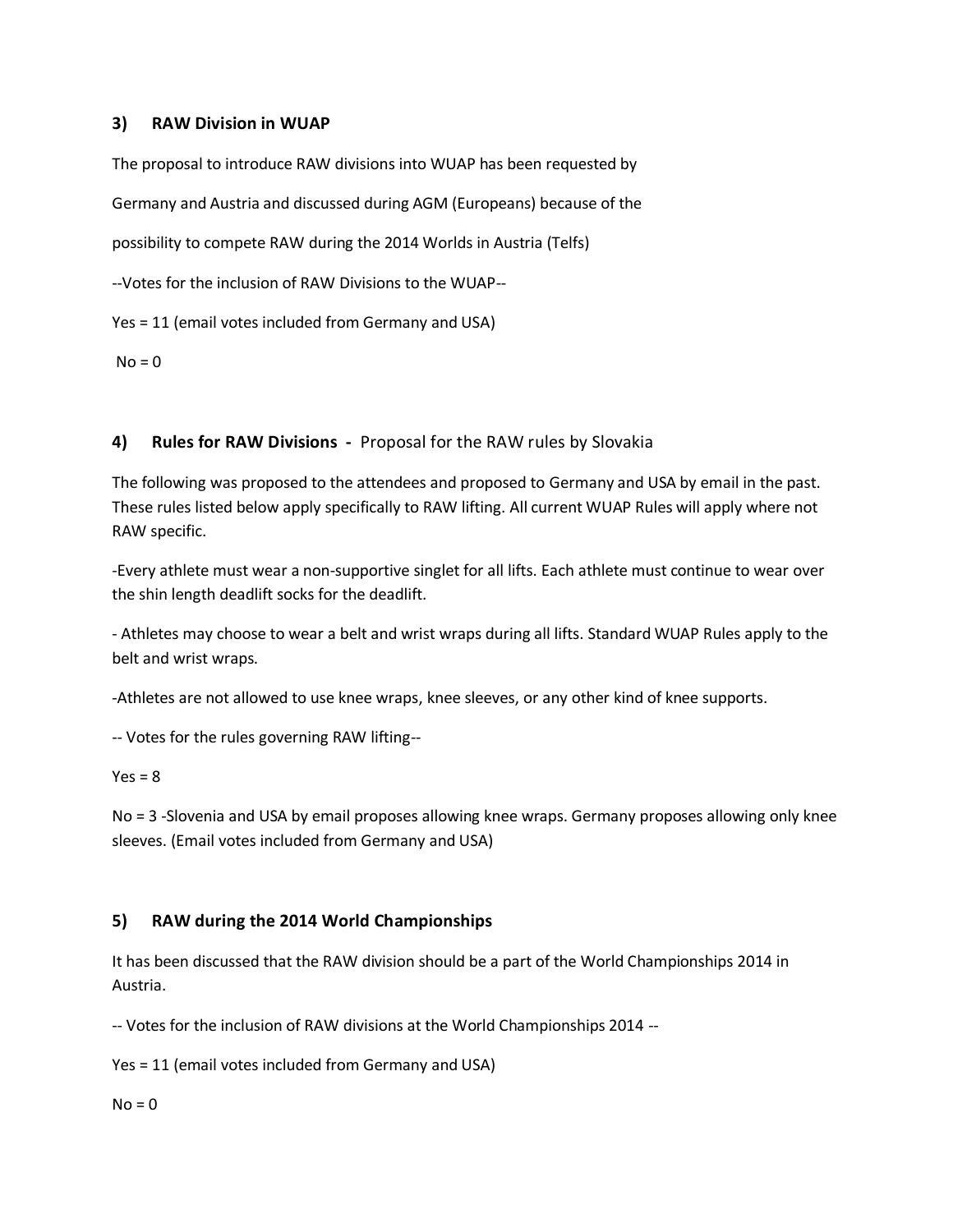The promoter of the World Championships, Heinz Stroj, received the task to prepare the competition schedule (RAW + EQ) by the 15th of July 2014.

# **6) The amount of the start fee for European, World Championships and**

## **World Cup in the Teen + Junior category**

Slovakia requested to lover the start fee for the WUAP competitions for the categories Teen + Junior. The start fee should be beginning year 2015 set to 55 Eur.

-- Votes for the changing of the start fees for Teen and Junior competitors --

Yes = 11 (email votes included from Germany and USA)

 $No = 0$ 

# **7) The start fee for European, World Championships and World cup in**

# **every other category to which the athlete registers to.**

Slovakia proposed to adjust the start fee for the WUAP World, European

Championships and World Cup for those Athletes who want to compete in more

than one category or event. The start fee should be changed to 55 Eur

beginning of 2015. The athlete must compete in every category he or she registers and must complete at least 1 competition lift.

-- Votes for the changing of starting fees for additional divisions –

Yes = 10 (email vote included from USA)

No =1 ( email vote included from Germany)